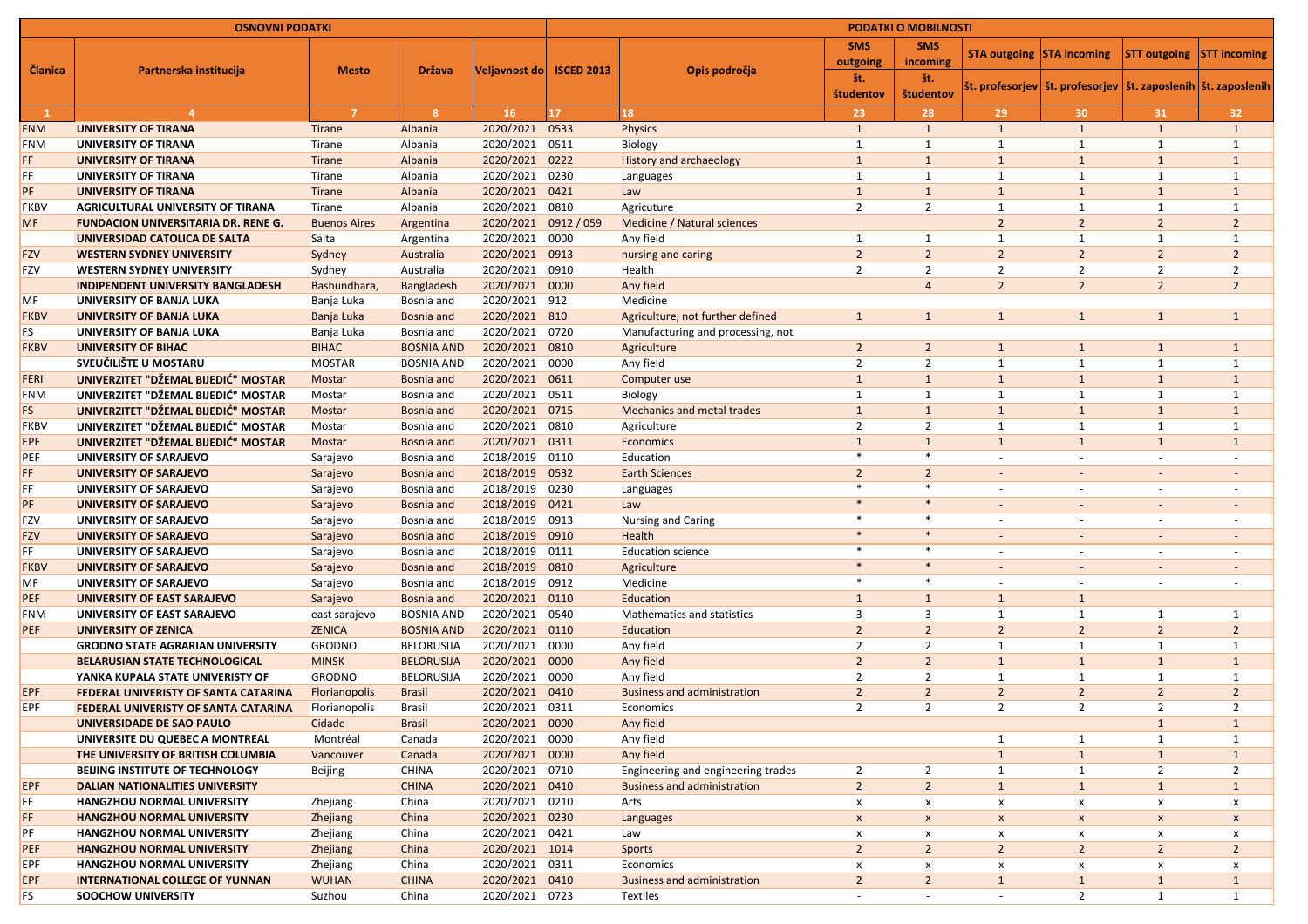|             |                                                  |                     |                  |                |      |                                         |                          | $\overline{2}$           |                    | $\overline{2}$ | $\overline{2}$           |                |
|-------------|--------------------------------------------------|---------------------|------------------|----------------|------|-----------------------------------------|--------------------------|--------------------------|--------------------|----------------|--------------------------|----------------|
| FL.         | ARAB ACADEMY OF SCIENCE, TECHNOLOGY              |                     |                  | 2020/2021 1041 |      | <b>Transport services</b>               | 2 <sup>2</sup>           |                          | $\overline{2}$     |                |                          | $\overline{2}$ |
| <b>FKBV</b> | <b>HELIOPOLIS UNIVERSITY</b>                     | CAIRO               | <b>EGYPT</b>     | 2020/2021      | 0810 | Agriculture, not further defined        |                          |                          | $\mathbf{1}$       | $\mathbf{1}$   |                          |                |
| <b>FKBV</b> | <b>CAIRO UNIVERSITY</b>                          | <b>CAIRO</b>        | <b>EGYPT</b>     | 2020/2021      | 0810 | Agriculture                             | $\overline{2}$           | $\overline{2}$           | $\mathbf{1}$       | $\overline{2}$ |                          | $\overline{2}$ |
| <b>EPF</b>  | UNIVERSITY OF PETROLIUM AND ENERGY               | Uttarakhand         | <b>INDIA</b>     | 2020/2021      | 0410 | <b>Business and administration</b>      |                          |                          | $\mathbf{1}$       | $\mathbf{1}$   |                          |                |
| <b>FS</b>   | <b>MAHATMA GANDHI UNIVERSITY</b>                 |                     | <b>INDIA</b>     | 2020/2021      | 0710 | Engineering and engineering trades      | $\mathbf{1}$             |                          | $\mathbf{1}$       | $\mathbf{1}$   |                          | $\mathbf{1}$   |
| <b>FKKT</b> | <b>UNIVERSITY OF CAPE TOWN</b>                   | Rodenbosch          | SOUTH            | 2020/2021      | 0711 | Chemical engineering and processes      | $\overline{2}$           | $\overline{2}$           | $\overline{2}$     | $\overline{2}$ | $\overline{2}$           | $\overline{2}$ |
| <b>PEF</b>  | <b>NELSON MANDELA UNIVERSITY</b>                 | Port Elizabeth      | SOUTH            | 2020/2021      | 0188 | Education, interdisciplinary programmes |                          |                          | $\mathbf{1}$       |                |                          |                |
| PEF         | <b>NELSON MANDELA UNIVERSITY</b>                 | Port Elizabeth      | SOUTH            | 2020/2021      | 0110 | Education, not further defined          | $\overline{\phantom{a}}$ | $\overline{\phantom{0}}$ | X                  |                | $\overline{\phantom{a}}$ |                |
| FF.         | STELLENBOSCH UNIVERSITY, FACULTY OF              | <b>MATIELAND</b>    | <b>SOUTH</b>     | 2020/2021      | 0230 | Languages                               | $\overline{2}$           | $\overline{2}$           | 2 <sup>2</sup>     | $\overline{2}$ | 2 <sup>1</sup>           | $\overline{2}$ |
| FS.         | <b>KUMAMOTO UNIVERSITY</b>                       | <b>KUMAMOTO</b>     | <b>JAPAN</b>     | 2020/2021      | 0710 | Engineering and engineering trades      |                          |                          | $\mathbf{1}$       |                | $\Omega$                 | 0              |
| FS          | <b>NATIONAL INSITUTITE OF TECHNOLOGY,</b>        | Okinawa             | Japan            | 2020/2021      | 0710 | Engineering and engineering trades, not |                          |                          |                    |                |                          |                |
| <b>EPF</b>  | <b>NARXOZ UNIVERSITY</b>                         | Almaty              | Kazahstan        | 2020/2021      | 0410 | <b>Business and administration</b>      | 2                        | $\overline{2}$           | $\overline{2}$     | $\overline{2}$ | $\overline{2}$           | $\overline{2}$ |
| EPF         | <b>NARXOZ UNIVERSITY</b>                         | Almaty              | Kazahstan        | 2020/2021      | 0311 | Economics                               | $\overline{2}$           | $\overline{2}$           | $\overline{2}$     | $\overline{2}$ | $\overline{2}$           | $\overline{2}$ |
| MF          | <b>JSC ASTANA MEDICAL UNIVERSITY</b>             | Astana              | Kazakhstan       | 2020/2021      | 0000 | Any field                               |                          |                          |                    | 2              |                          |                |
| <b>EPF</b>  | <b>L.N GUMILYOV EURASIAN NATIONAL</b>            | Astana              | Kazakhstan       | 2020/2021      | 0410 | <b>Business and administration</b>      | $\overline{2}$           | $\overline{2}$           | $\overline{2}$     | $\overline{2}$ |                          | $\overline{2}$ |
| <b>EPF</b>  | <b>L.N GUMILYOV EURASIAN NATIONAL</b>            | Astana              | Kazakhstan       | 2020/2021      | 0311 | Economics                               | $\overline{2}$           | $\overline{2}$           | $\overline{2}$     | $\overline{2}$ | $\overline{2}$           | $\overline{2}$ |
| <b>FS</b>   | <b>UNIVERSITY OF PRISHTINA "Hasan Prishtina"</b> | Prishtinë           | Republic of Ko:  | 2020/2021      | 0710 | Engineering and engineering trades      | $\overline{2}$           | $\overline{2}$           | $\overline{2}$     | $\overline{2}$ | $\overline{2}$           | $\overline{2}$ |
| FF.         | UNIVERSITY OF PRISTINA                           | Pristina            | Kosovo           | 2020/2022      | 0230 | Languages                               | 2                        | $\overline{2}$           |                    |                |                          |                |
| <b>FKBV</b> | <b>UNIVERSITY OF PRISTINA</b>                    | Pristina            | Kosovo           | 2020/2021      | 0810 | Agriculture                             | $\overline{2}$           | $\overline{2}$           | $\mathbf{1}$       | $\mathbf{1}$   |                          |                |
| <b>FZV</b>  | <b>QEAP-HEIMERER - UNIVERSITY OF APPLIED</b>     | PRISHTINË           | <b>KOSOVO</b>    | 2020/2021      | 0913 | <b>Nursing and Caring</b>               |                          |                          |                    |                |                          |                |
| <b>FZV</b>  | <b>QEAP-HEIMERER - UNIVERSITY OF APPLIED</b>     | PRISHTINË           | <b>KOSOVO</b>    | 2020/2021      | 0910 | Health                                  |                          |                          | $\mathbf{1}$       | $\mathbf{1}$   |                          |                |
|             | <b>LOMONOSOV MOSCOW STATE UNIVERSITY</b>         | Moscow              | Russia           | 2020/2021      | 0000 | Any field                               | $\overline{2}$           | $\overline{2}$           | $\overline{2}$     | 2              | $\overline{2}$           | 2              |
| <b>FS</b>   | UNIVERSITY OF MICHOACÁN                          | Morelia,            | <b>Mexico</b>    | 2020/2021      | 0710 | Engineering and engineering trades      | $\overline{2}$           | $\overline{2}$           | $\overline{2}$     | $\overline{2}$ |                          |                |
| FF.         | UNIVERSITY OF MONTENEGRO                         | PODGORICA           | <b>MONTENEGR</b> | 2020/2021      | 0111 | <b>Education science</b>                |                          | $\overline{2}$           |                    |                |                          |                |
| <b>FKBV</b> | <b>UNIVERSITY OF MONTENEGRO</b>                  | <b>PODGORICA</b>    | <b>MONTENEGR</b> | 2020/2021      | 0810 | Agriculture                             | $\overline{2}$           | $\overline{2}$           | $\mathbf{1}$       | $\mathbf{1}$   |                          |                |
| FT.         | UNIVERSITY OF MONTENEGRO                         | <b>PODGORICA</b>    | <b>MONTENEGR</b> | 2020/2021      | 1015 |                                         | $\overline{2}$           | 2                        | $\mathbf{1}$       | $\mathbf{1}$   |                          |                |
|             |                                                  |                     |                  |                |      | Trevel, turism and leisure              |                          |                          |                    |                |                          |                |
| FF.         | UNIVERSITY MEDITERRANEAN PODGORICA               | <b>PODGORICA</b>    | $\circ$          | 2020/2021      | 0230 | Languages                               |                          |                          | $\overline{2}$     | $\overline{2}$ | $\overline{2}$           | $\overline{2}$ |
| FT          | UNIVERSITY MEDITERRANEAN PODGORICA               | PODGORICA           | <b>MONTENEGR</b> | 2020/2021      | 1015 | Trevel, turism and leisure              | $\overline{2}$           |                          | $\overline{2}$     | $\overline{2}$ | $\overline{2}$           | $\overline{2}$ |
| <b>FERI</b> | UNIVERSITY MEDITERRANEAN PODGORICA               | <b>PODGORICA</b>    | <b>MONTENEGR</b> | 2020/2021      | 0611 | Computer use                            | $\overline{2}$           |                          | $\overline{2}$     | $\overline{2}$ | $\overline{2}$           | $\overline{2}$ |
| <b>FERI</b> | UNIVERSITY MEDITERRANEAN PODGORICA               | PODGORICA           | <b>MONTENEGR</b> | 2020/2021      | 0710 | Engineering and engineering trades      |                          |                          | 2                  | $\overline{2}$ | $\overline{2}$           | $\overline{2}$ |
| <b>FNM</b>  | <b>UNIVERSITY OF AUCKLAND</b>                    | <b>AUCKLAND</b>     | <b>NEW</b>       | 2020/2021 0540 |      | <b>Mathematics and statistics</b>       |                          |                          |                    | $\mathbf{1}$   |                          |                |
| <b>FKBV</b> | <b>RUSSIAN STATE AGRARIAN UNIVERISTY -</b>       | Moscow              | Russia           | 2020/2021 0810 |      | Agriculture                             |                          |                          |                    |                |                          |                |
| <b>FNM</b>  | <b>URAL FEDERAL UNIVERSITY</b>                   | <b>EKATERINBURG</b> | <b>RUSSIA</b>    | 2020/2021 0533 |      | <b>Physics</b>                          |                          |                          |                    |                |                          |                |
| <b>FNM</b>  | <b>URAL FEDERAL UNIVERSITY</b>                   | EKATERINBURG        | <b>RUSSIA</b>    | 2020/2021 0541 |      | Mathematics                             |                          |                          |                    |                |                          |                |
| <b>FNM</b>  | <b>URAL FEDERAL UNIVERSITY</b>                   | EKATERINBURG        | <b>RUSSIA</b>    | 2020/2021      | 0611 | Computer use                            |                          |                          |                    |                |                          | $\mathbf{1}$   |
| <b>FNM</b>  | <b>URAL FEDERAL UNIVERSITY</b>                   | EKATERINBURG        | <b>RUSSIA</b>    | 2020/2021      | 0510 | Biological and related sciences         |                          |                          |                    |                |                          |                |
| <b>FNM</b>  | <b>URAL FEDERAL UNIVERSITY</b>                   | <b>EKATERINBURG</b> | <b>RUSSIA</b>    | 2020/2021      | 0311 | Economics                               |                          |                          | $\mathbf{1}$       |                |                          | $\mathbf{1}$   |
| FGPA        | <b>MOSCOW STATE UNIVERSITY OF CIVIL</b>          | Moscow              | Russia           | 2020/2021      | 0731 | Architecture and town planning          | 2                        | $\overline{2}$           |                    |                |                          |                |
| <b>FGPA</b> | <b>MOSCOW STATE UNIVERSITY OF CIVIL</b>          | <b>Moscow</b>       | Russia           | 2020/2021      | 0732 | <b>Building and civil engineering</b>   | $\overline{2}$           | $\overline{2}$           | $\mathbf{1}$       | $\mathbf{1}$   |                          | $\mathbf{1}$   |
| MF          | PIROGOV RUSSIAN RESEARCH MEDICAL                 | <b>MOSCOW</b>       | <b>RUSSIA</b>    | 2020/2021      | 0912 | Medicine                                | 2                        | 2                        |                    |                |                          |                |
| <b>FZV</b>  | <b>I.M. SECHENOV FIRST MOSCOW STATE</b>          | <b>MOSCOW</b>       | <b>RUSSIA</b>    | 2020/2021      | 0913 | <b>Nursing and Midwifery</b>            | $\overline{2}$           | $\overline{2}$           | $\overline{2}$     | $\overline{2}$ | $\overline{2}$           | $\overline{2}$ |
| <b>FVV</b>  | <b>LOMONOSOV MOSCOW STATE UNIVERSITY</b>         | <b>MOSCOW</b>       | <b>RUSSIA</b>    | 2020/2021 0421 |      | Law                                     | 2                        | $\overline{2}$           |                    |                |                          |                |
| FL.         | <b>OMSK STATE TRANSPORT UNIVERSITY</b>           | Omsk                | Russia           | 2020/2021      | 1041 | <b>Transport services</b>               |                          |                          |                    |                |                          | $\mathbf{1}$   |
| <b>FNM</b>  | <b>TOMSK POLYTECHNIC UNIVERSITY</b>              | <b>TOMSK</b>        | <b>RUSSIA</b>    | 2020/2021      | 0533 | Physics                                 |                          |                          |                    |                |                          |                |
| <b>FNM</b>  | <b>TOMSK POLYTECHNIC UNIVERSITY</b>              | <b>TOMSK</b>        | <b>RUSSIA</b>    | 2020/2021 0541 |      | <b>Mathematics</b>                      |                          |                          | $\mathbf{1}$       | $\mathbf{1}$   |                          | $\mathbf{1}$   |
| <b>FNM</b>  | <b>TOMSK POLYTECHNIC UNIVERSITY</b>              | <b>TOMSK</b>        | <b>RUSSIA</b>    | 2020/2021      | 0611 | Computer use                            |                          |                          | $\mathbf{1}$       |                |                          | 1              |
| <b>FNM</b>  | <b>TOMSK POLYTECHNIC UNIVERSITY</b>              | <b>TOMSK</b>        | <b>RUSSIA</b>    | 2020/2021 0510 |      | <b>Biological and related sciences</b>  | $\mathbf{1}$             |                          | $\mathbf{1}$       | $\mathbf{1}$   |                          | $\mathbf{1}$   |
|             |                                                  |                     |                  |                |      |                                         |                          |                          |                    |                |                          |                |
| <b>FZV</b>  | NATIONAL INSTITUTE OF HEALTH AND                 | Mahe                | Seychelles       | 2020/2021 0913 |      | <b>Nursing and Caring</b>               | 2                        | $\overline{2}$           | 1                  |                |                          |                |
|             | <b>YUAN ZE UNIVERSITY</b>                        | Taoyuan             | Taiwan           | 2020/2021      | 0000 | Any field                               | $\overline{2}$           | $\overline{2}$           | $\overline{2}$     | $\overline{2}$ | $\overline{2}$           | $\overline{2}$ |
|             | <b>CHERNIHIV NATIONAL UNIVERSITY OF</b>          | Chernihiv           | UKRAINE          | 2020/2021      | 0000 | Any field                               | $\overline{2}$           | $\overline{2}$           | $\mathbf{1}$       | $\mathbf 1$    |                          | 1              |
| <b>FERI</b> | <b>NATIONAL TECHNICAL UNIVERSITY</b>             | Kharkiv             | <b>Ukraine</b>   | 2017/2018      | 0611 | Computer use                            | $\overline{2}$           | $\overline{2}$           | $\mathbf{1}$       | $\mathbf{1}$   |                          | $\mathbf{1}$   |
| <b>FERI</b> | <b>NATIONAL TECHNICAL UNIVERSITY</b>             | Kharkiv             | Ukraine          | 2017/2018 0211 |      | Audio-visual techniques and media       | X                        | X                        | X                  | X              | x                        | x              |
| <b>FERI</b> | <b>NATIONAL TECHNICAL UNIVERSITY</b>             | Kharkiv             | <b>Ukraine</b>   | 2017/2018 0610 |      | <b>Information and Communication</b>    | X                        | $\pmb{\mathsf{X}}$       | $\pmb{\mathsf{X}}$ | X              | X                        | X              |
| <b>EPF</b>  | <b>NATIONAL TECHNICAL UNIVERSITY</b>             | Kharkiv             | Ukraine          | 2017/2018 0311 |      | Economics                               | X                        | X                        | X                  | х              | x                        | x              |
| FF.         | <b>PRATT INSTITUTE</b>                           | <b>New York</b>     | <b>USA</b>       | 2020/2022 0210 |      | Arts                                    |                          |                          | $\overline{2}$     | $\overline{2}$ | 2 <sup>1</sup>           | $\overline{2}$ |
| FF.         | <b>PRATT INSTITUTE</b>                           | New York            | <b>USA</b>       | 2020/2022 0213 |      | Fine Arts                               |                          |                          | $\overline{2}$     | $\overline{2}$ | $\overline{2}$           | $\overline{2}$ |